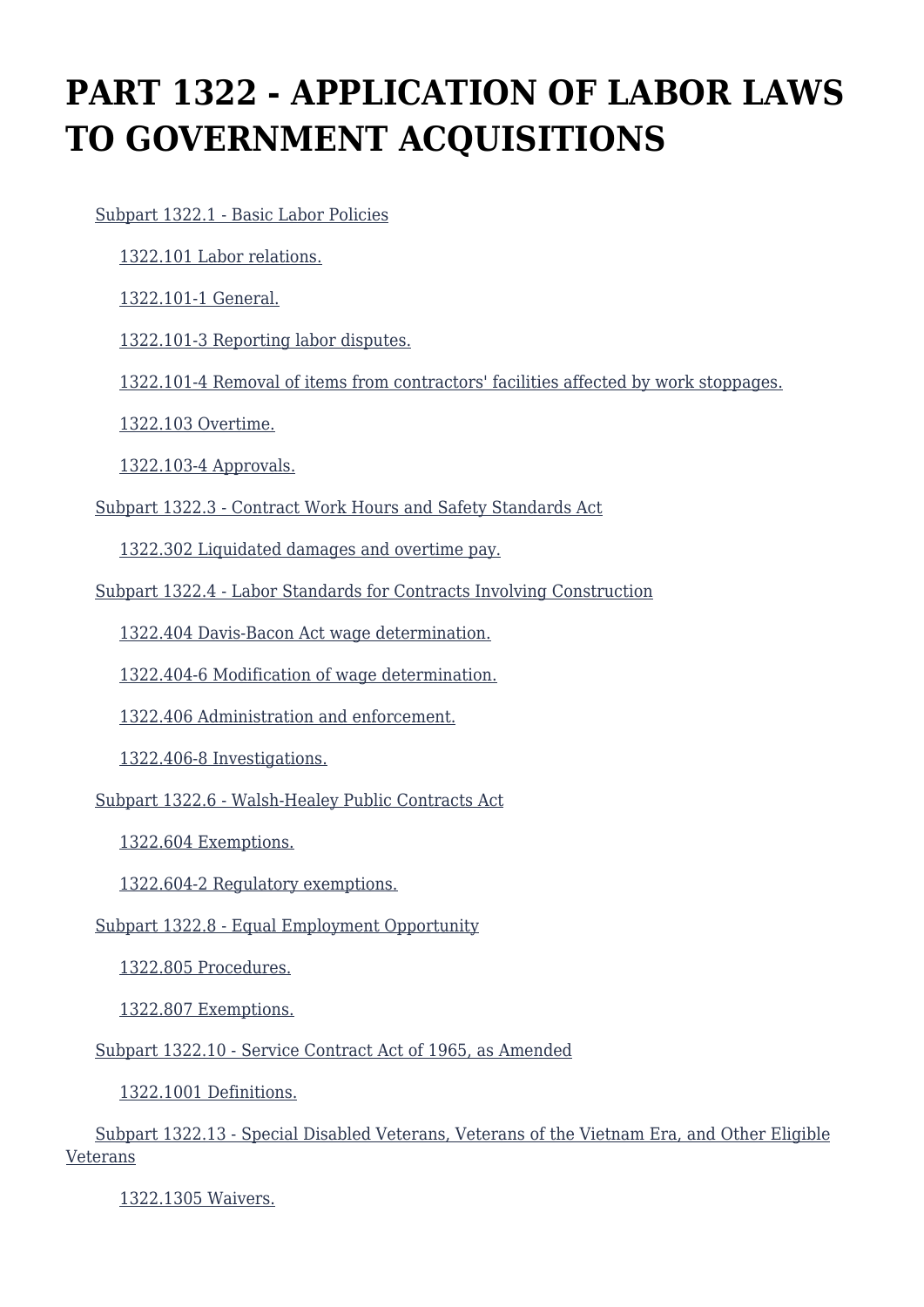[1322.1403 Waivers.](https://login.acquisition.gov/%5Brp:link:car-part-1322%5D#Section_1322_1403_T48_5064620811)

# **Subpart 1322.1 - Basic Labor Policies**

#### **1322.101 Labor relations.**

#### **1322.101-1 General.**

The designee authorized to designate programs or requirements for contractors notifying the Government of actual or potential labor disputes is set forth in CAM 1301.70.

### **1322.101-3 Reporting labor disputes.**

(a) The designee authorized to report any potential or actual labor disputes that may interfere with performing any contracts under its cognizance is designated in CAM 1301.70.

(b) The contracting officer shall seek legal advice and assistance from Procurement Counsel when a potential or actual labor dispute that may interfere with the contract performance occurs.

# **1322.101-4 Removal of items from contractors' facilities affected by work stoppages.**

The contracting officer shall obtain approval from the head of the contracting office and seek legal advice before initiating any action in accordance with FAR 22.101-4.

### **1322.103 Overtime.**

### **1322.103-4 Approvals.**

Approval of use of overtime may be granted by the approving official as set forth in CAM 1301.70.

# **Subpart 1322.3 - Contract Work Hours and Safety Standards Act**

### **1322.302 Liquidated damages and overtime pay.**

The designee authorized to find that the administratively determined liquidated damages due under FAR 22.302(a) are incorrect or that the contactor or subcontractor inadvertently violated the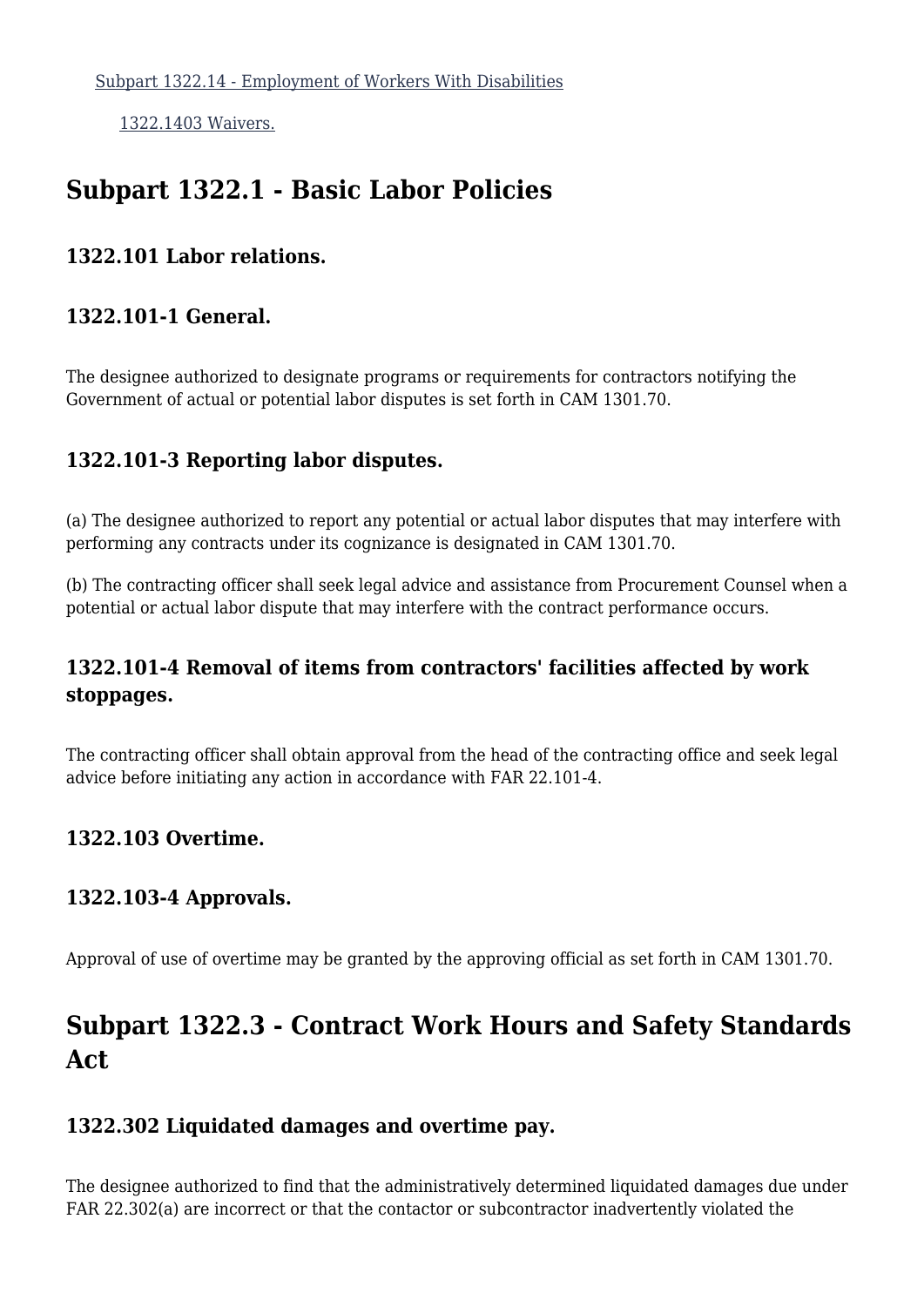# **Subpart 1322.4 - Labor Standards for Contracts Involving Construction**

## **1322.404 Davis-Bacon Act wage determination.**

### **1322.404-6 Modification of wage determination.**

The designee authorized to request an extension beyond 90 days after bid opening from the Department of Labor Administrator, Wage and Hour Division is set forth in CAM 1301.70.

### **1322.406 Administration and enforcement.**

#### **1322.406-8 Investigations.**

The designee authorized to process a contracting officer's report on labor standards investigations is set forth in CAM 1301.70.

# **Subpart 1322.6 - Walsh-Healey Public Contracts Act**

#### **1322.604 Exemptions.**

#### **1322.604-2 Regulatory exemptions.**

The designee authorized to request that the Secretary of Labor exempt a contract or class of contracts from Walsh-Healey Act stipulations is set forth in CAM 1301.70.

# **Subpart 1322.8 - Equal Employment Opportunity**

#### **1322.805 Procedures.**

The designee authorized to approve award without pre-award clearance is set forth in CAM 1301.70.

#### **1322.807 Exemptions.**

The designee authorized to exempt a contract from all or part of Executive Order 11246 for national security purposes is set forth in CAM 1301.70.